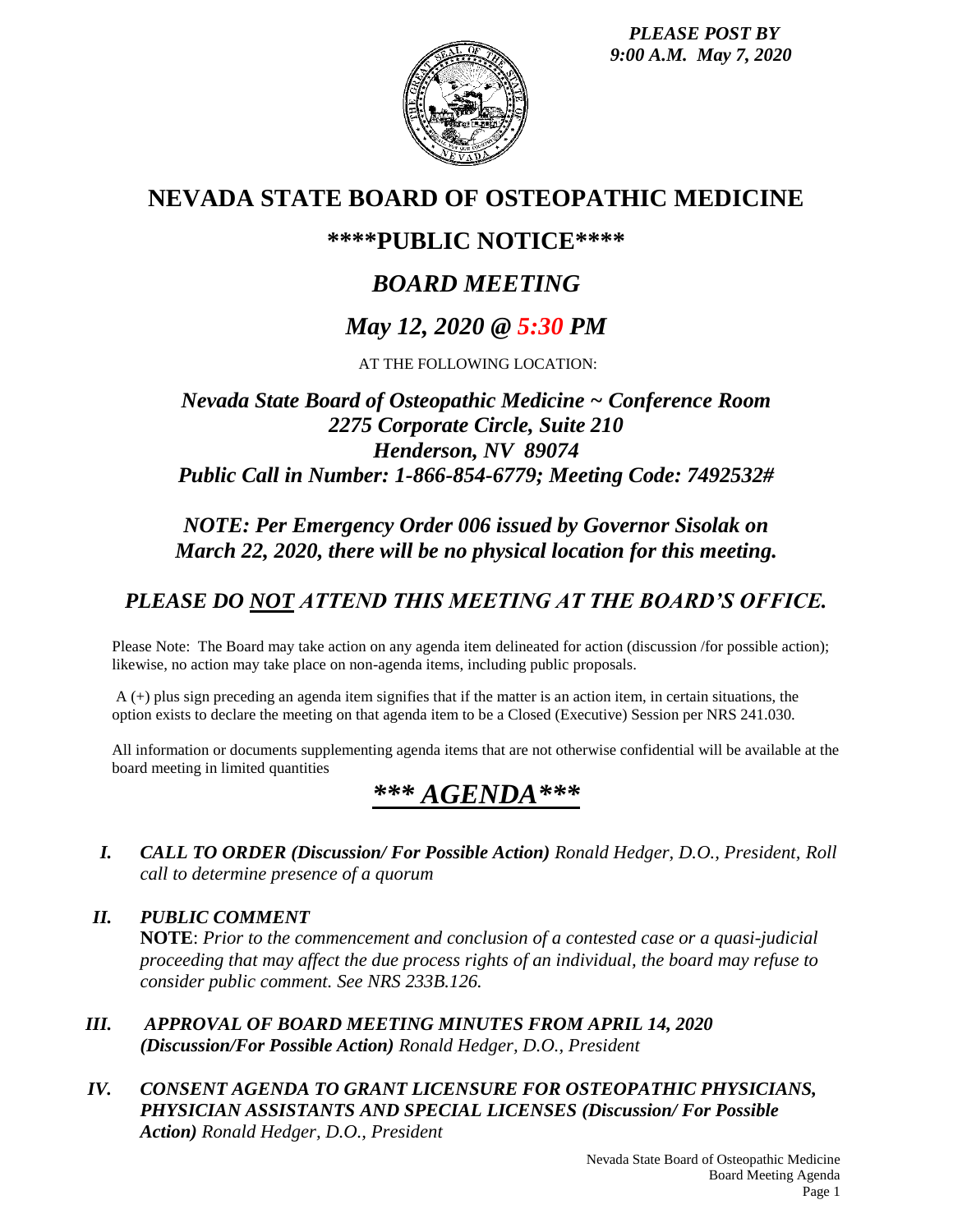*Under this item the Board may consider the recommendations of the Executive Director and/or President/Vice President to grant licensure to the below listed applicants. The Board may remove any applicant's name from the consent motion, but may not discuss the contents of the application for licensure without the applicant present following proper notice pursuant to the open meeting law.*

### **Osteopathic Physician Name Specialty**

Farzad Alikozai, D.O. **Internal Medicine** Nasim Amjadi Begvand, D.O. Internal Medicine Paul Dente, D.O. Obstetrics/Gynecology Mandeep Gill, D.O. **Family Medicine** Suzan Hadwan, D.O. Neurology Matthew Kiczek, D.O. Diagnostic Radiology Robert Kominiarek, D.O. Family Medicine Jana Schade, D.O. Internal Medicine

Els Dauven, PA-C Karim Sirsy, D.O.

### *Special Licenses NRS.633.411: Miles Bogner, D.O. Mountain View Anesthesiology*

*Devin Bradshaw, D.O. Valley Internal Medicine Katie Cho, D.O. UNLVSOM Psychiatry Kyle Choi, D.O. UNLVSOM Psychiatry Amy Dao, D.O. UNLVSOM Pediatrics Christopher Do, D.O. Valley Internal Medicine Chris Fortier, D.O. UNLVSOM Psychiatry Briana Gonner, D.O. UNL VSOM Pediatrics Christian Hicken, D.O. Valley Internal Medicine Susie Hong, D.O. UNLVSOM Psychiatry Daniyal Iqbal, D.O. UNLVSOM Psychiatry Sonia Lam, D.O. UNLVSOM Pediatrics Jin Lee, D.O. UNLVSOM Psychiatry Chee Lim, D.O. Valley Internal Medicine Shivangi Maniar, D.O. UNLVSOM Psychiatry Jaskiran Mann, D.O. Valley Internal Medicine Whitley McIntosh, D.O. Mountain View OB/GYN John Avery Neal, D.O. UNLVSOM Pediatrics*

#### *Physician Assistant Supervising Physician*

*Kirby Buchanan, D.O. Mountain View Emergency Medicine Eric Chang, D.O. Mountain View Internal Medicine Jimmy Chang, D.O. Mountain View Anesthesiology Stephane Chartier, D.O. Mountain View Transitional Rummit Dhillon, D.O. Mountain View Transitional Jordan Downey, D.O. Mountain View Emergency Medicine Christina Fanous, D.O. UNLVSOM Internal Medicine Russell Igarashi, D.O. Mountain View Transitional Elena Keith, D.O. Valley Hospital Family Medicine Deepak Kesani, D.O. Mountain View Diagnostic Radiology Yi Liu, D.O. Mountain View Transitional Katrina Lopez, D.O. Mountain View Internal Medicine Danny Ma, D.O. Mountain View Transitional Anna Marzvanyan, D.O. Mountain View Transitional Joseph Meter, D.O. Valley Orthopedic Surgery*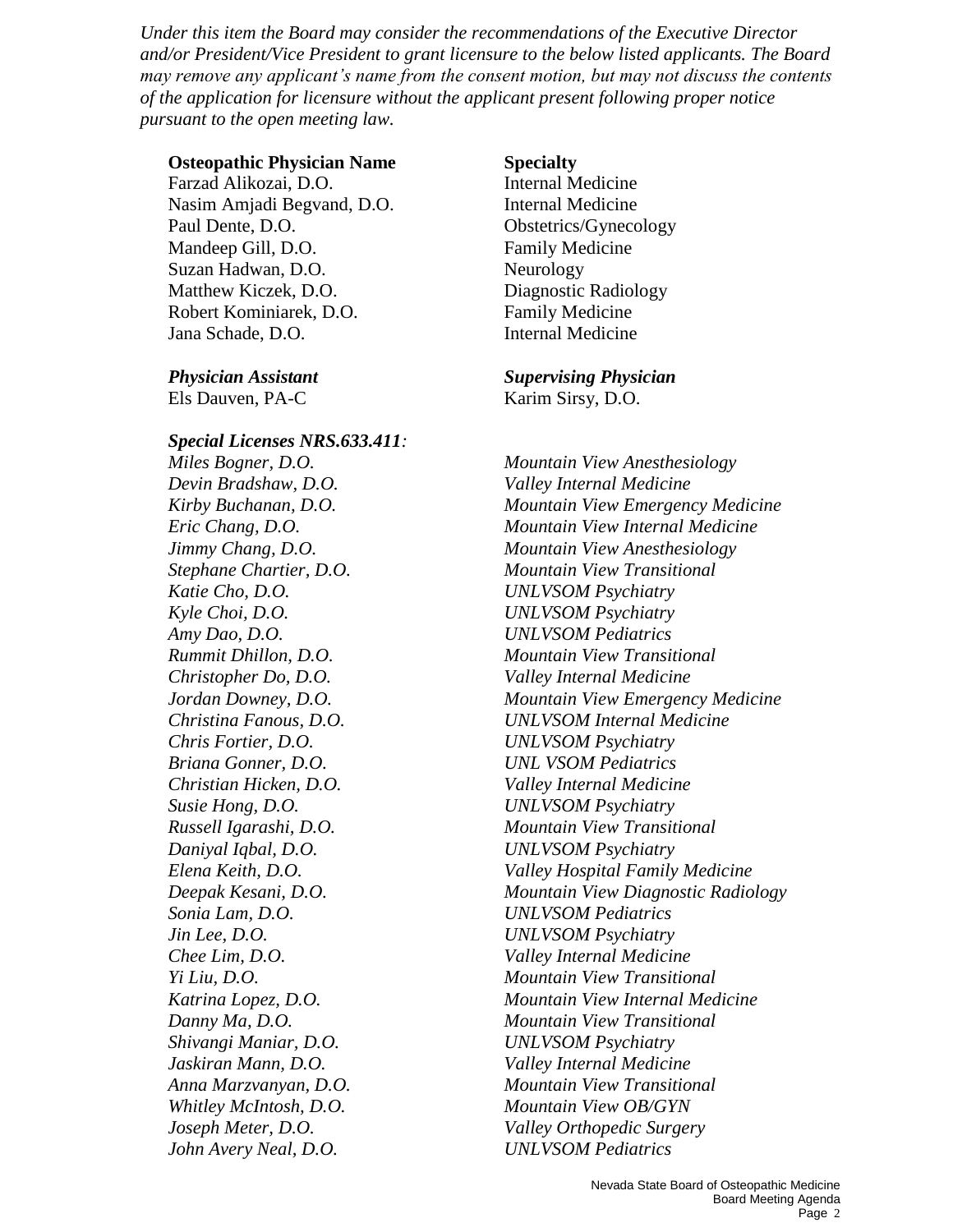*Hoang Nguyen, D.O. Valley Internal Medicine Stefano Retis, D.O. UNLVSOM Psychiatry Carlos Rodriguez, D.O. Mountain View PM&R Alis Roose, D.O. UNLVSOM Pediatrics Levon Tantoushian, D.O. Valley Internal Medicine Elizbeth Terhune, D.O. Mountain View OB/GYN Joanne Thio, D.O. UNLVSOM Pediatrics David Wallace, D.O. Valley Internal Medicine Andy Zhang, D.O. UNLVSOM Pediatrics*

*Andrew Nguyen, D.O. Mountain View Transitional John Ong, D.O. Mountain View Internal Medicine Chriselyn Palma, D.O. UNLVSOM Internal Medicine Louis Pellegrino, D.O. Mountain View Anesthesiology Uyen Pham, D.O. UNLVSOM Internal Medicine Nathaly Quinteros, D.O. Mountain View Emergency Medicine Samuel Richardson, D.O. Mountain View Emergency Medicine Jordan Rigby, D.O. UNLGVSOM General Surgery Spencer Schulte, D.O. UNLVSOM General Surgery Zachary Smith, D.O. Mountain View Emergency Medicine Harrison Sun, D.O. Mountain View Internal Medicine Edward Wang, D.O. UNLVSOM Internal Medicine Beth Warren D.O. UNLVSOM – Emergency Medicine Kenneth Zeng, D.O. Valley Hospital – Family Medicine*

- *V. +CONSIDERATION/APPROVAL OF SETTLEMENT AGREEMENT AND ORDER REGARDING WILSON KNIGHT, D.O., (Discussion/For Possible Action) Board may go into closed* session *pursuant to NRS 241.030 to move to a closed session because the discussion will have to do with this applicant's character, alleged misconduct, professional competence, or similar items). Ronald Hedger, D.O., President*
- *VI. +CONSIDERATION/APPROVAL OF STIPULATION TO MODIFY SETTLEMENT AGREEMENT AND ORDER REGARDING CHRISTOPHER HUSSAR, D.O., (Discussion/For Possible Action) Board may go into closed* session *pursuant to NRS 241.030 to move to a closed session because the discussion will have to do with this applicant's character, alleged misconduct, professional competence, or similar items). Ronald Hedger, D.O., President*

#### *VII. EXECUTIVE DIRECTOR'S REPORT*

- *a. Financial Statements*
- *b. Licensing*
- *VIII. LEGAL REPORT (Discussion/For Possible Action) by Louis Ling, Board Counsel and/or Justin Taruc, Deputy Attorney General* 
	- *IX. LEGISLATIVE UPDATE (Discussion/For Possible Action) by Susan Fisher, Board Government Affairs/Lobbyist*.
	- *X. ITEMS FOR FUTURE DISCUSSION/ACTION/UPCOMING AGENDA*
	- *XI. PRESIDENT'S REPORT on Board Business, Ronald Hedger, D.O., President*
- *XII. PUBLIC COMMENT*